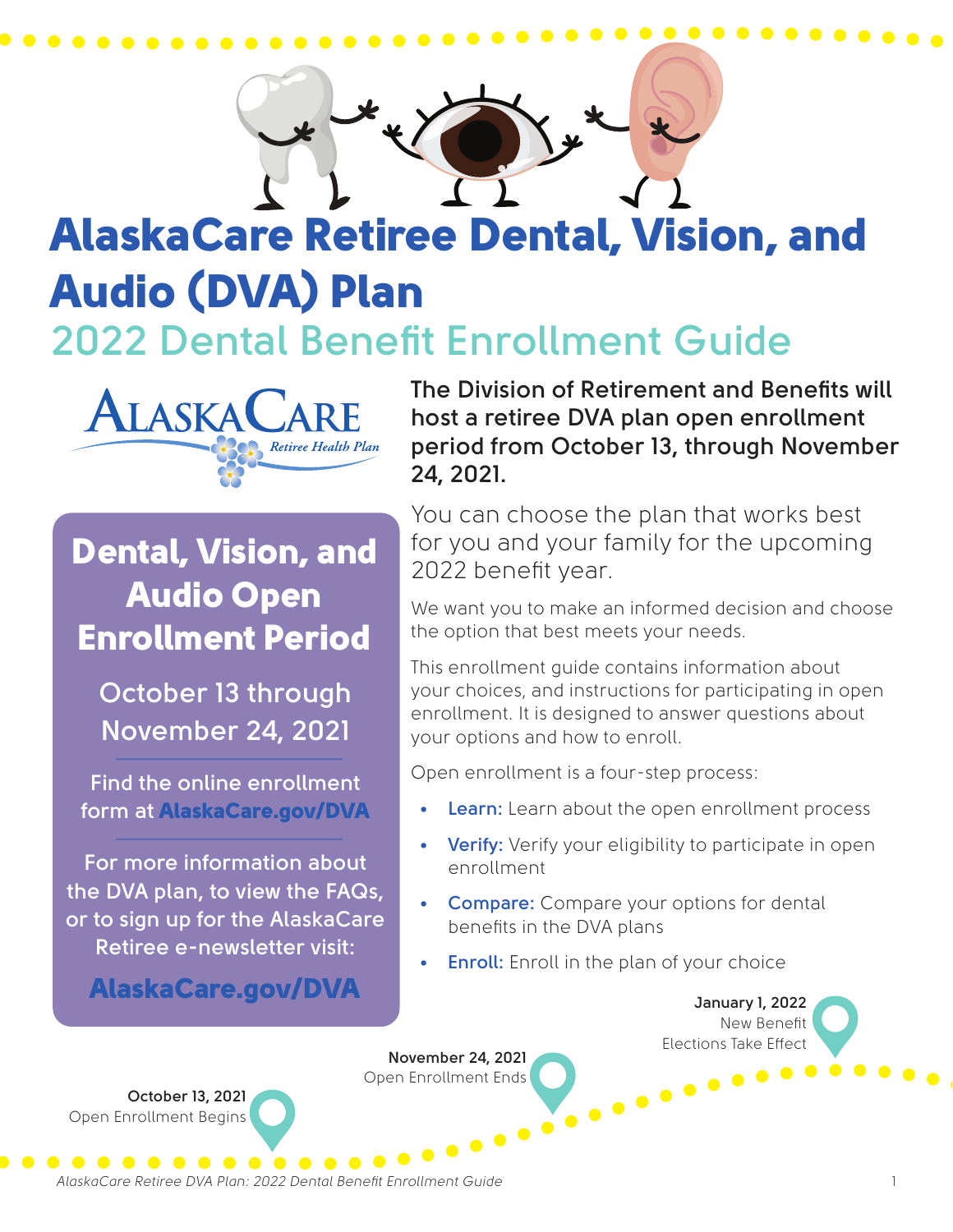# Frequently Asked Questions

. . . . . . . . . . . . . . . .

**What are some of the**  *differences* **between the standard plan benefits and the legacy plan benefits?**

#### *Standard Plan*

- Features access to Delta Dental's wide Premier network of providers, as well as access to an additional PPO network that saves you even more money when you use a PPO dentist. Better prices mean you can receive coverage for more services before you reach your annual benefit maximum.
- Supports evidence-based coverage limitations, including those developed by the American Dental Association, such as frequency and age limitations for exams, cleanings, and periodontal maintenance.
- Pays less if you visit an out-of-network dentist.
- Has lower premiums.

#### *Legacy Plan*

- Does not have pre-determined frequency or age limitations on most services.
- Features access to Delta Dental's wide Premier network of providers that save you money when you use a network dentist.
- Pays out-of-network dentists at a higher rate.
- Has higher premiums.

#### Why are monthly premiums different for the two plans?

**The dental plan monthly premiums are set to reflect the overall value of each plan across all enrolled members. The value of each plan varies based on differences in benefit design, network access, and how much the plan pays out-of-network providers. The rates are not impacted by how many people elect one plan or the other.**

#### **What are some of the** *similarities* **between the standard plan benefits and the legacy plan benefits?**

- Both plans have the same annual benefit maximum: \$2,000.
- Both plans provide coverage for dental preventive, restorative, and prosthetic services.
- Both plans have the same coinsurance levels:
	- Class I (Preventive): 100%
	- Class II (Restorative): 80%
	- Class III (Prosthetic): 50%
- Both plans have the same annual deductible: \$50 per individual (Class II and III Services).
- Both plans are fully funded by member premiums.
- Vision and audio benefits are the same.

#### **If I have dental services scheduled before the end of the plan year, will this impact my benefits?**

The benefit election you make during open enrollment will become effective January 1, 2022. This means that the coverage you have today will still apply through December 31, 2020, including any claims for services provided before the end of the plan year.

Some dental procedures fall into different service classes, depending on which plan you elect. If you would like to know how a specific service would be covered under each plan, call Delta Dental of Alaska at (855) 718-1768.

*Please consult the AlaskaCare Retiree DVA Plan: 2022 Dental Benefit Comparison* for more details about the differences between the plans. The AlaskaCare Retiree Insurance Information Booklets will contain the complete benefit provisions for both the standard and legacy dental plans.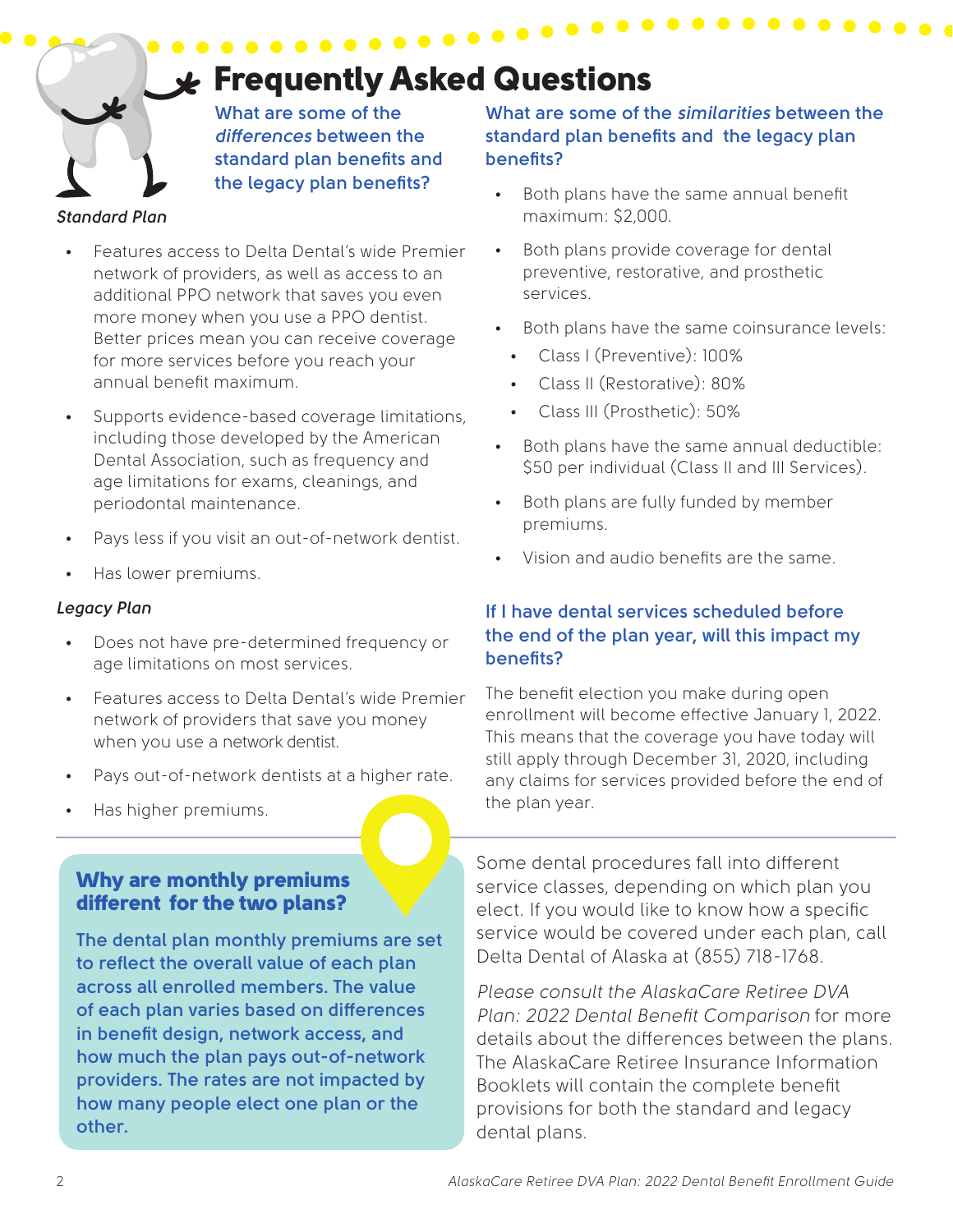# **Can I change my plan next year?**

 $\bullet$  . . .

You will be able to change your dental plan during the open enrollment period. Outside of the open enrollment period, you will not be able to make changes to your selections unless you have a qualifying life event or would like to decrease your coverage. You may decrease your coverage at any time by contacting the Division.

#### **Do I need to participate in the DVA Open Enrollment?**

We encourage all eligible AlaskaCare retirees to review the plan options and participate in open enrollment. If you do not participate in Open Enrollment, your benefit selections will not change from what you have now.

#### **I am currently enrolled in the DVA plan with coverage for myself and my dependent spouse. Can I choose the legacy plan, and can my spouse choose the standard plan?**

No, a retiree may only select one plan for themselves and any covered dependents. However, if you and your spouse each have a separate AlaskaCare DVA policy, you may select different plans and cover each other as dependents.

#### **Can I see any dentist?**

Yes, both the standard plan and the legacy plan let you see any licensed dentist you want. Both



plans give you access to the wide Premier network of dental providers that will save you money. If you choose the legacy plan and see an out-of-network provider, the plan will cover a greater portion of the charges so you may pay less for out-of-network services. If you choose the standard plan, you have access to an additional PPO network of providers that offer deeper discounts, saving you more money, but you may pay more if you use out-ofnetwork dentists.

*Remember,* if you use an out-of-network dentist, you may receive additional bills for charges that the plan will not cover.

#### **Will I get a new ID card?**

If you change your elections for 2022, you will receive a new ID card in the mail in late December. If you do not make any changes, you will not receive a new ID card.

#### Key Terms

#### **Deductible**

**The amount you pay each benefit year before a portion of your costs are paid by the dental plan. The deductible for both the standard and legacy retiree dental plans is \$50 for class II and III services.**

#### **Coinsurance**

**The percent of covered expenses paid by AlaskaCare once you meet your deductible. Coinsurance levels vary depending on the class of service.**

#### Annual Benefit Maximum

**The total amount that the plan will pay for dental services you receive during that benefit year. The annual maximum for both the standard and legacy retiree dental plans is \$2,000.**

# Need more information?

**There are additional Frequently Asked Questions (FAQ) on our website. You can find answers to questions retirees have asked. Check our FAQ page often, new questions are added regularly!** 

## AlaskaCare.gov/DVA

**Send us an email at**  doa.drb.benefits@alaska.gov **or call us toll-free at (907) 821-2251 or in Juneau at (907) 465-4460.**